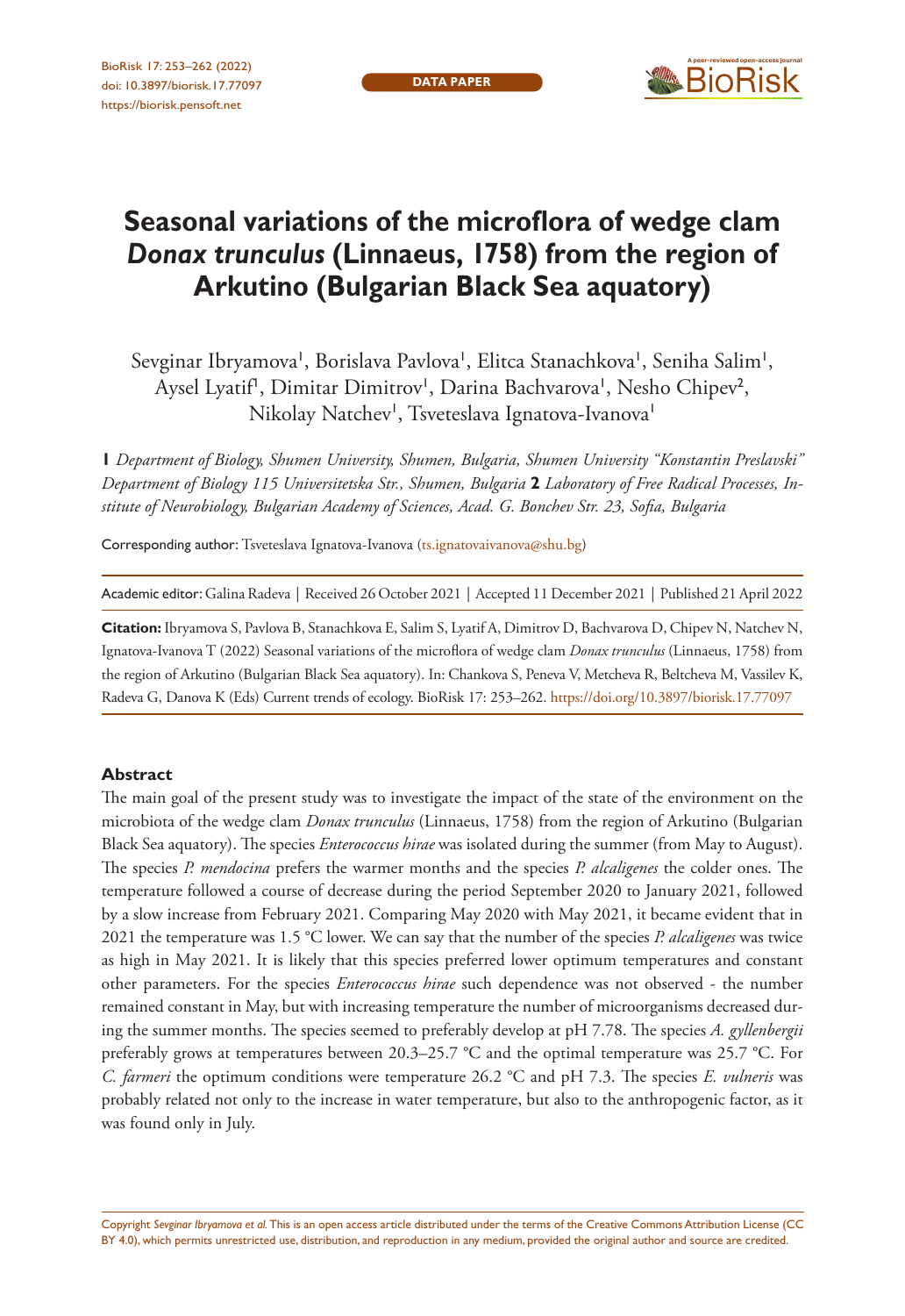#### **Keywords**

Black sea, *Donax trunculus*, microbial identification, pathogens

#### **Introduction**

Among marine bivalve species, the wedge clam *Donax trunculus* (Linnaeus, 1758) has one of the highest yields in the world. The habitat of this species is close to open sandy beaches, where it forms thick beds. It is found along the Atlantic-Mediterranean coast with the highest density at a depth from 0 to 3 m (Gaspar et al. 2002). The highest population density is reached at the surf. The species was found in the Mediterranean and the Black Sea from Senegal to the North Atlantic coast of France (Deval 2009). According to The State of World Fisheries and Aquaculture (2016) the annual production of *Donax* in Europe reaches 970–1353 tons. Both Donax species - *D. trunculus* and *D. variegatus* can be found along the Black Sea coast, but the population of *D. trunculus* (Fernández-Pérez et al. 2017) has a higher density. *D. trunculus* is commercially important in many countries like France, Italy, Turkey, Portugal and Spain as a food resource. In Galicia, *D. trunculus* is the bivalve with rising commercial value in the markets during recent years  $(42.37 \epsilon/\text{kg})$  in the year 2017), and its value has increased with the consequent increase in its fishing pressure (Fernández-Pérez et al. 2017). In Recent years have registered an increase in sites on the southern Black Sea coast where *D. trunculus* has been extracted; it is then mainly exported abroad on account of its high prices. Due to excessive collecting in some spots (including Bulgaria), the wild stocks are drastically depleted. Shellfish are exposed to diseases caused by various bacteria, which can also cause a mass extinction of species along the coast. It was detected, that the cause of outbreaks of diseases in bivalves is related to conditional pathogens, i.e. free-living pathogenic bacteria which, under favorable conditions, can cause diseases. This poses a serious risk to humans as consumers of clam species. Pathogenic bacteria can enter into the clams from seawater, from the microalgae they feed on, and as a result of anthropogenic pollution of the environment. The species *D. trunculus* is most often used as a bioindicator, as it is very sensitive to changes in the environment (Signorelli and Raven 2018). We have found no scientific publications on the microbiological status of wedge clams *D. trunculus* from the Bulgarian Black Sea aquatory and the impact of the state of the environment on it.

The main goal of the present study was to investigate the impact of the state of the marine environment on the microbiota of the wedge clams *D. trunculus* from the region of Arkutino (Bulgarian Black Sea aquatory).

#### **Materials and methods**

#### Place and duration of the study

The samples were collected from the region of Arkutino (exact field coordinates 42.3341 N, 27.7317 E: Datum WGS 84) from May 2019 until May 2021. The laboratory studies were conducted at the Department of Biology, University of Shumen, Bulgaria.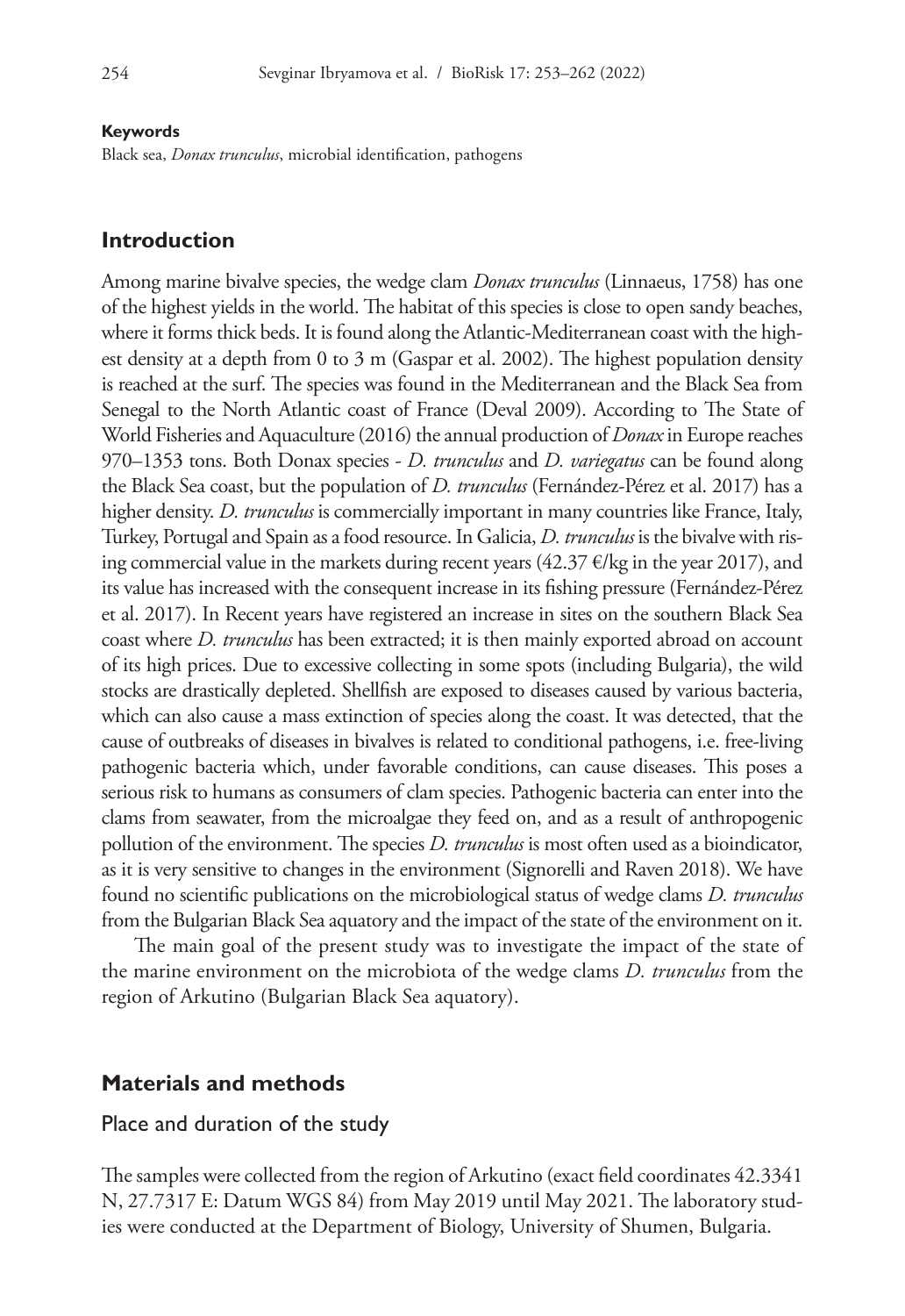### Sample collection

The wedge clams were harvested from the Bulgarian Black Sea aquatory. After collection of the three subsamples (each of about 1 kg), they were refrigerated (4 °C) and transported to the laboratory for further immediate analysis, without freezing the specimens.

In this study, we examined wedge clams of similar size, weight, and shape to ensure maximal uniformity in the applied methods (Duquesne et al. 2004). The average length of mussels used in the study was  $2.2 \pm 0.43$  cm.

### Physico-chemical analysis of the inhabited sea waters

During the mussel sampling, we measured in situ the temperature, total salinity (by using YSI Model 33 salinity meter), and pH (by using ATC Piccolo HI1280 pH-meter).

#### Microbiological analysis

Three subsamples (each of about 1 kg of wedge clams) were used for the microbiological analyses. The clams were scrubbed free of dirt, washed in hypochlorite solution (20 mg l-1), rinsed with sterile distilled water, and shucked with a sterile knife. Tissue liquor samples (about 100 g) were homogenized (Maffei et al. 2009).

Fecal coliforms (FC) were enumerated through five tubes per dilution most probable number (MPN) series (Ignatova-Ivanova et. al. 2018). After 3 h at 37 °C plus 21 h at 44 °C, gas positive tubes were recorded for FC. From each FC gas positive tubes, 0.1 ml were transferred in tubes with 10 ml of Tryptone Water (Oxoid, Basingstoke, UK) and then incubated for 24 h at 44 °C. *E. coli* was enumerated by MacConkey agar (Merck, Darmstadt, Germany). The plates were incubated aerobically at 35–37 °C for 18–24 hours. *E. coli* grows matte dark pink to tile red, surrounded by an opaque area due to the precipitation of bile salts in this environment. *Pseudomonas* sp. was enumerated by Cetrimide Agar (Merck KGaA, 64271 Darmstadt, Germany).

#### Microbial identification databases for the "Biolog" systems

The microbial identification was performed by the Biolog Microbial Identification System (VIO45101AM). The isolated strains were screened on BL4021502 Tryptic Soy Agar (TCA), cultured for 24 hours at 37 °C, and then subjected to Gen III plaque identification to identify Gram-positive and Gram-negative aerobic bacteria. The microscopic pictures were made using stereomicroscope OPTIKA (Italy) with a Dino-Eye, Eyepiece camera with 5 megapixels. The photographs were performed by using a Canon EOS 60D camera. The GEN III MicroPlate test panel provides a standardized micromethod using 94 biochemical tests to profile and identify a broad range of Gram-negative and Gram-positive bacteria. Biolog's Microbial Identification Systems software (e.g. OmniLog Data Collection) is used to identify the bacterium from its phenotypic pattern in the GEN III MicroPlate. The BIOLOGIST system allows to quickly and accurately identify more than 2900 species of aerobic and anaerobic bac-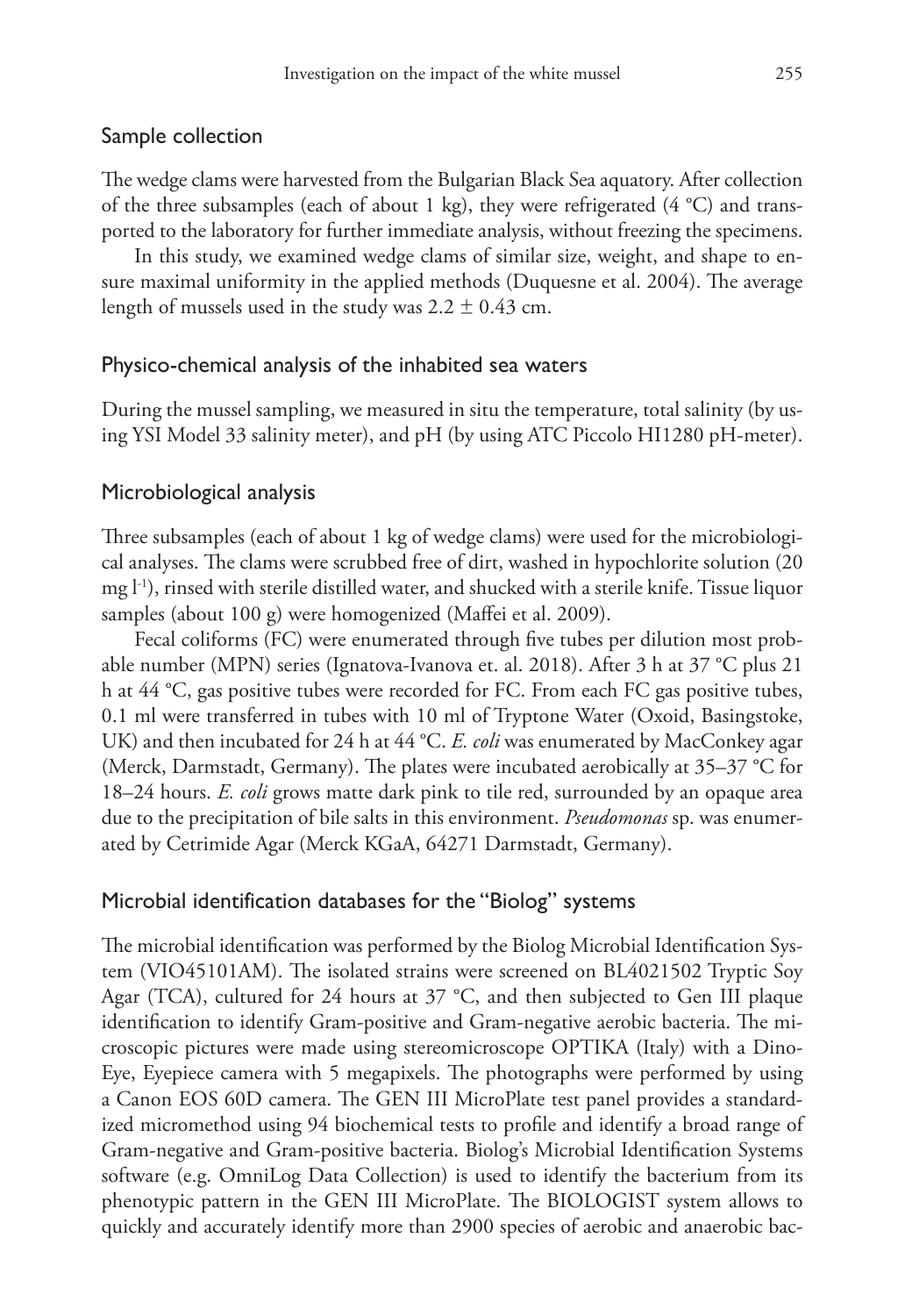| Region   | Date    | Depth      | Temperature | pH   | Salinity | $Dis solved_{_{02}}$ |
|----------|---------|------------|-------------|------|----------|----------------------|
|          |         | М          | [°C]        | [pH] | [ppt]    | [mg/l]               |
| Arkutino | 05.2020 | $2$ to $4$ | 24.4        | 7.78 | 12.2     | 7.9                  |
| Arkutino | 06.2020 | $2$ to $4$ | 25.5        | 7.32 | 13.5     | 7.7                  |
| Arkutino | 07.2020 | $2$ to $4$ | 27.2        | 8.26 | 13.5     | 7.8                  |
| Arkutino | 08.2020 | $2$ to $4$ | 27.7        | 8.36 | 11.2     | 8.07                 |
| Arkutino | 09.2020 | $2$ to $4$ | 26.2        | 8.20 | 11.2     | 8.1                  |
| Arkutino | 10.2020 | $2$ to $4$ | 25.7        | 8.13 | 11.2     | 8.1                  |
| Arkutino | 11.2020 | $2$ to $4$ | 22.5        | 7.2  | 12.78    | 6.9                  |
| Arkutino | 12.2020 | $2$ to $4$ | 19.9        | 6.5  | 12.69    | 6.8                  |
| Arkutino | 01.2021 | $2$ to $4$ | 19.8        | 6.5  | 12.71    | 6.9                  |
| Arkutino | 02.2021 | $2$ to $4$ | 20.3        | 6.9  | 12.78    | 7.5                  |
| Arkutino | 03.2021 | $2$ to $4$ | 22.5        | 7.3  | 12.99    | 7.7                  |
| Arkutino | 04.2021 | $2$ to $4$ | 23.1        | 7.4  | 13.1     | 7.7                  |
| Arkutino | 05.2021 | $2$ to $4$ | 22.9        | 7.70 | 13.3     | 7.6                  |

**Table 1.** The physico-chemical parameters of the marine water.

teria, yeasts, and fungi. Biolog's advanced phenotypic technology provides valuable information on the properties of the strains, in addition to species-level identification. Biolog's carbon technology identifies the environment and pathogenic microorganisms by producing a characteristic pattern or "metabolic fingerprint" of discrete test reactions performed in a 96-well microplate. The culture suspensions are tested with a panel of pre-selected assays, then incubated, read and compared with extensive databases.<https://www.biolog.com/products-portfolio-overview/microbial-identification/>

#### **Results**

We conducted a physicochemical analysis of the sea waters. The results are summarized in Table 1. The data represents results from the measurement of 4 basic physicochemical parameters.

The dynamics of changes in the physicochemical parameter values are shown in Fig. 1.

From the data presented in Fig. 1, it is visible that the temperature follows a course of decrease from September 2020 to January 2021, followed by a slow increase from February. If we compare May 2020 with May 2021, is evident that the temperature in 2021 was 1.5 °C colder (Fig 1a). Comparing the results in Fig. 1 we can say that the number of the species *P. alcaligenes* was twice as high in May 2021. It is likely that this species preferred to grow at lower optimum temperatures and constant other parameters. For the species, *Enterococcus hirae* such dependence was not observed - the number of this strain remained constant in May, but with increasing temperature, the number of microorganisms decreased during the summer months. Only *Enterococcus* clarify preferably developed at pH 7.78 (Fig. 1b). For the species *A. gyllenbergii*, we can say that it preferably grew at temperatures between 20.3–25.7°C, and the optimal temperature was 25.7 °C. For *C. farmeri* the optimum temperature was 26.2 °C and the pH 7.3. The species *E. vulneris* was probably related not only to the increase in water temperature but also to the anthropogenic factor, as it was found only in July. The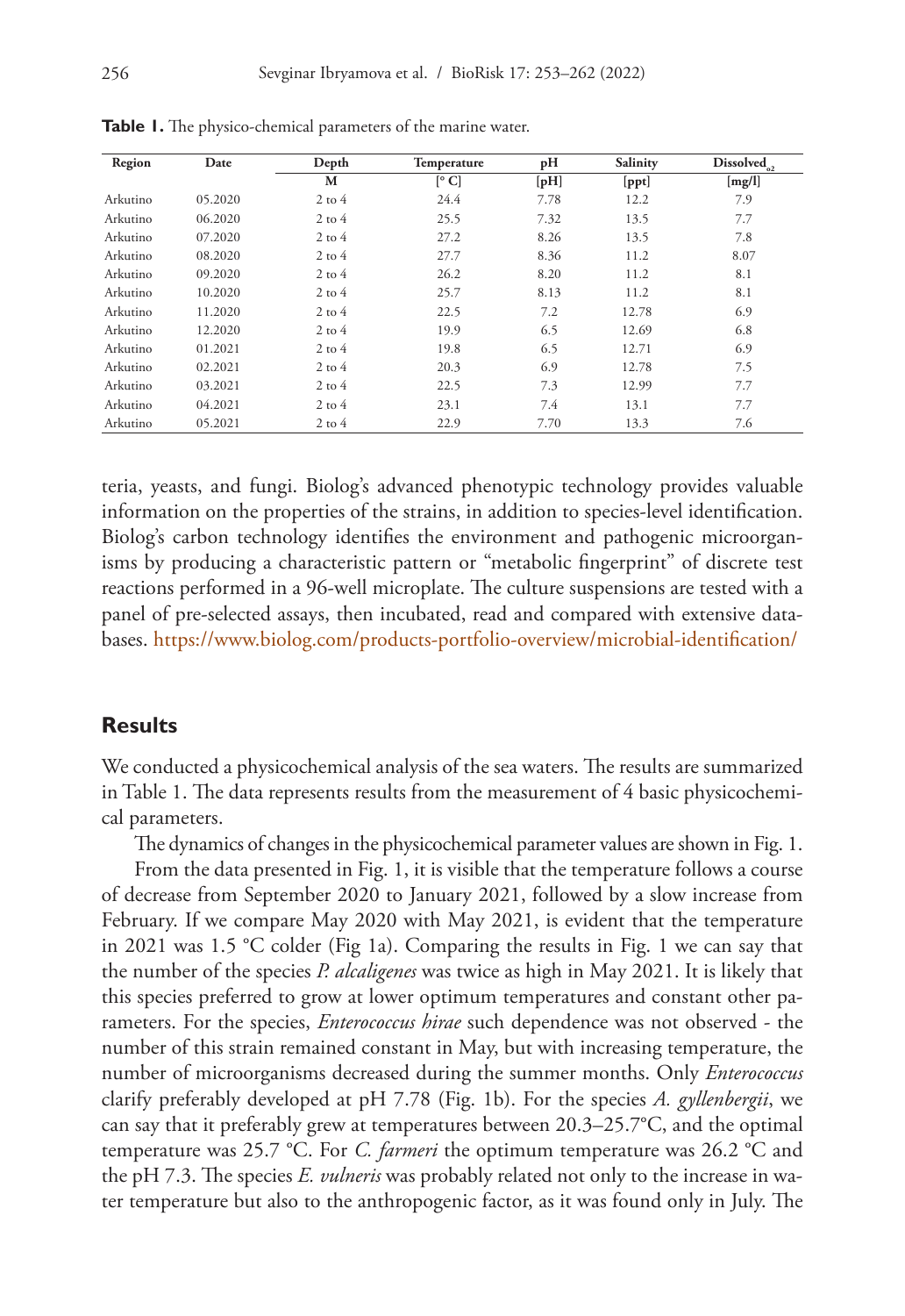

Figure 1. Dynamics in the change of physicochemical parameters of marine water.

| Region/clam species               | Pseudomonas Cetrimid Chromokult MacConkey |      |                     |                     | <b>Strain BIOLOG</b>                          |
|-----------------------------------|-------------------------------------------|------|---------------------|---------------------|-----------------------------------------------|
|                                   | agar                                      | agar | agar                | agar                |                                               |
| Arkutino 17.05.2020/ D. trunculus | $3.8 \times 10^{4}$                       |      | $8.4 \times 10^{4}$ |                     | Enterococcus hirae Pseudomonas mendocina      |
| Arkutino 20.06.2020/ D. trunculus |                                           |      | $5.3 \times 10^{4}$ | $1.7 \times 10^{4}$ | Enterococcus hirae                            |
| Arkutino 25.07.2020/ D. trunculus |                                           |      |                     | $1.6 \times 10^{7}$ | Escherichia vulneris                          |
| Arkutino/ 25.08.20 D. trunculus   |                                           |      | $5.8 \times 10^{4}$ |                     | Enterococcus hirae                            |
| Arkutino/ 02.09.2020 D. trunculus |                                           |      | $3.4 \times 10^{4}$ |                     | Citrobacter farmeri                           |
| Arkutino 17.10.2020/ D. trunculus |                                           |      |                     | $9.2 \times 10^6$   | Acinetobacter gyllenbergii                    |
| Arkutino 18.11.2020/ D. trunculus | $8.9 \times 10^{6}$                       |      |                     |                     | Pseudomonas alcaligenes                       |
| Arkutino 18.12.2020/ D. trunculus | $1.34 \times 10^{7}$                      |      |                     |                     | P. Pseudomonas alcaligenes                    |
| Arkutino 18.01.2021/ D. trunculus | $3.4 \times 10^{4}$                       |      |                     |                     | P. Pseudomonas alcaligenes                    |
| Arkutino 18.02.2021/ D. trunculus |                                           |      |                     | $4.4 \times 10^{4}$ | Acinetobacter gyllenbergii                    |
| Arkutino 18.03.2021/ D. trunculus |                                           |      |                     | $8.4 \times 10^{5}$ | Acinetobacter gyllenbergii                    |
| Arkutino 18.04.2021/ D. trunculus | $3.2 \times 10^{4}$                       |      |                     |                     | P. mendocina                                  |
| Arkutino 17.05.2021/ D. trunculus | $7.4 \times 10^4$                         |      |                     | $7.3 \times 10^3$   | Pseudomonas mendocina<br>Enterococcus hirae - |

**Table 2.** The number of bacterial cells in 1 ml on the different media.

lowest amount of dissolved oxygen was from November to January, when the species *P. alcaligenes* preferably develops (Fig. 1c).

The microorganisms isolated from *D. trunculus* were determined by the Biolog Microbial Identification System (Biologist VIO45101AM) to species level. After 24 h of cultivation on different media, the number of cells in 1 ml were obtained - data represented in Table 2 and Fig. 2.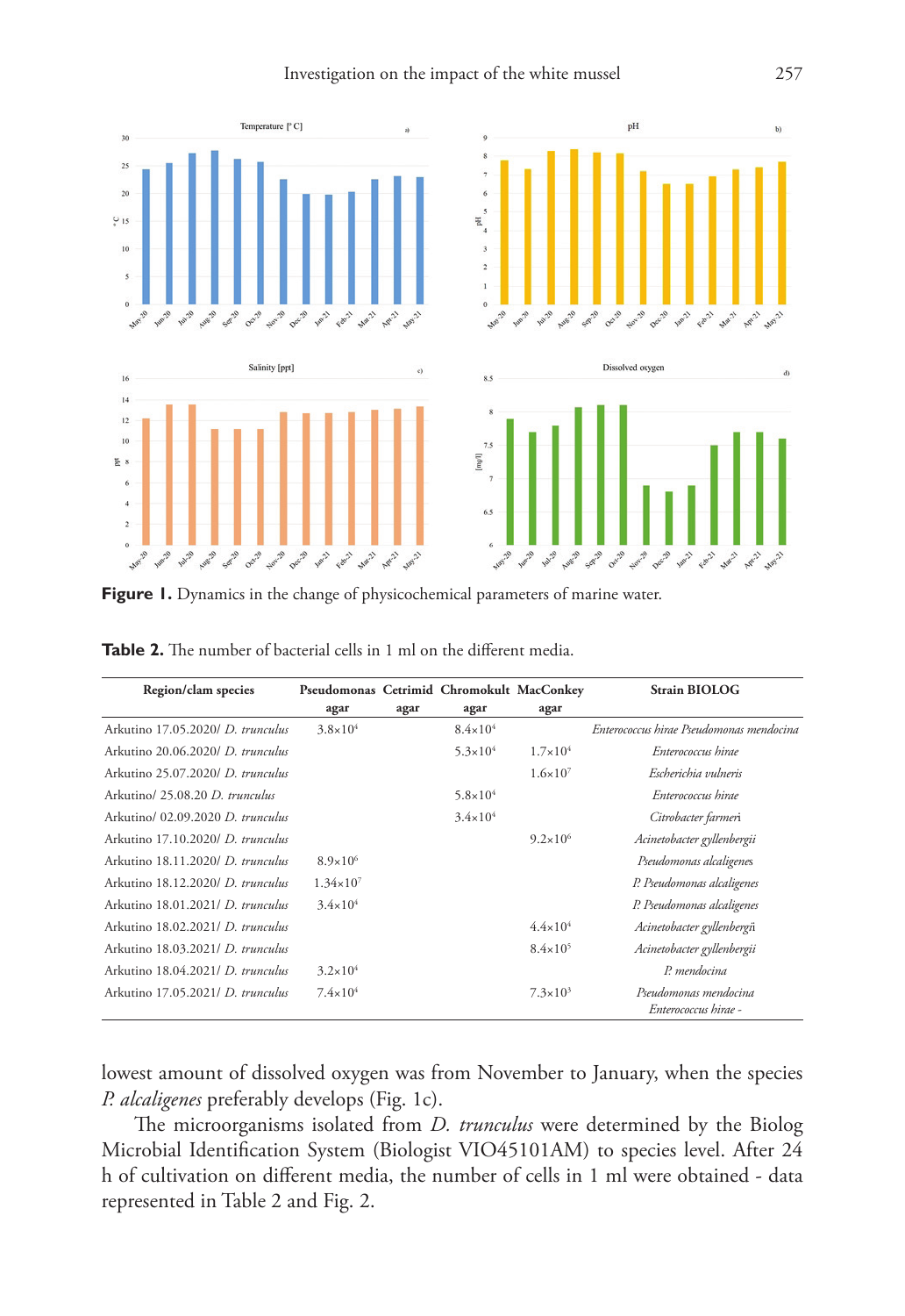

**Figure 2.** Dynamics of microorganism species, isolated from wedge clams for 2020–2021 period.

Fecal coliforms (FC) were represented by the species *Escherichia vulneris*, which was isolated only in July in a significant number of  $1.6 \times 10^7$  (Table 2; Fig. 2). The species *Enterococcus hirae* was isolated during the period from May to August (Table 2; Fig. 2 ). From genus, *Pseudomonas* (Table 2; Fig. 2) were detected *P. mendocina* (isolated in April and May) and *P. alcaligenes* (isolated in November, December and January). The species *Citrobacter farmeri* was isolated in September, and the species *Acinetobacter gyllenbergii* in February-March. The distribution dynamics of different types of microorganisms isolated from the wedge clam *D. trunculus* are represented in Fig. 2. Fig.1 shows that the species *Pseudomonas* preferably developed in the cooler months, although there was a variation within the genus, as well. The species *P. mendocina* preferred the warmer months, while the species *P. alcaligenes* preferred the colder ones.

### **Discussion**

The microbiota found in marine organisms, and mussels in particular, can be considered in two respects - the so-called 'resident' microbiota, which is stable and unaffected by the environment, and the 'transitional', which depends on the environmental conditions. Specifically, our studies show that fecal coliforms represented by *E. vulneris*, which was isolated only in July, *Citrobacter farmeri*, which was isolated only in September, most likely belong to the transitional species. On the opposite, the species of *Pseudomonas* sp., *Enterococcus* sp. and *Acinetobacter gyllenbergii* are resident for the in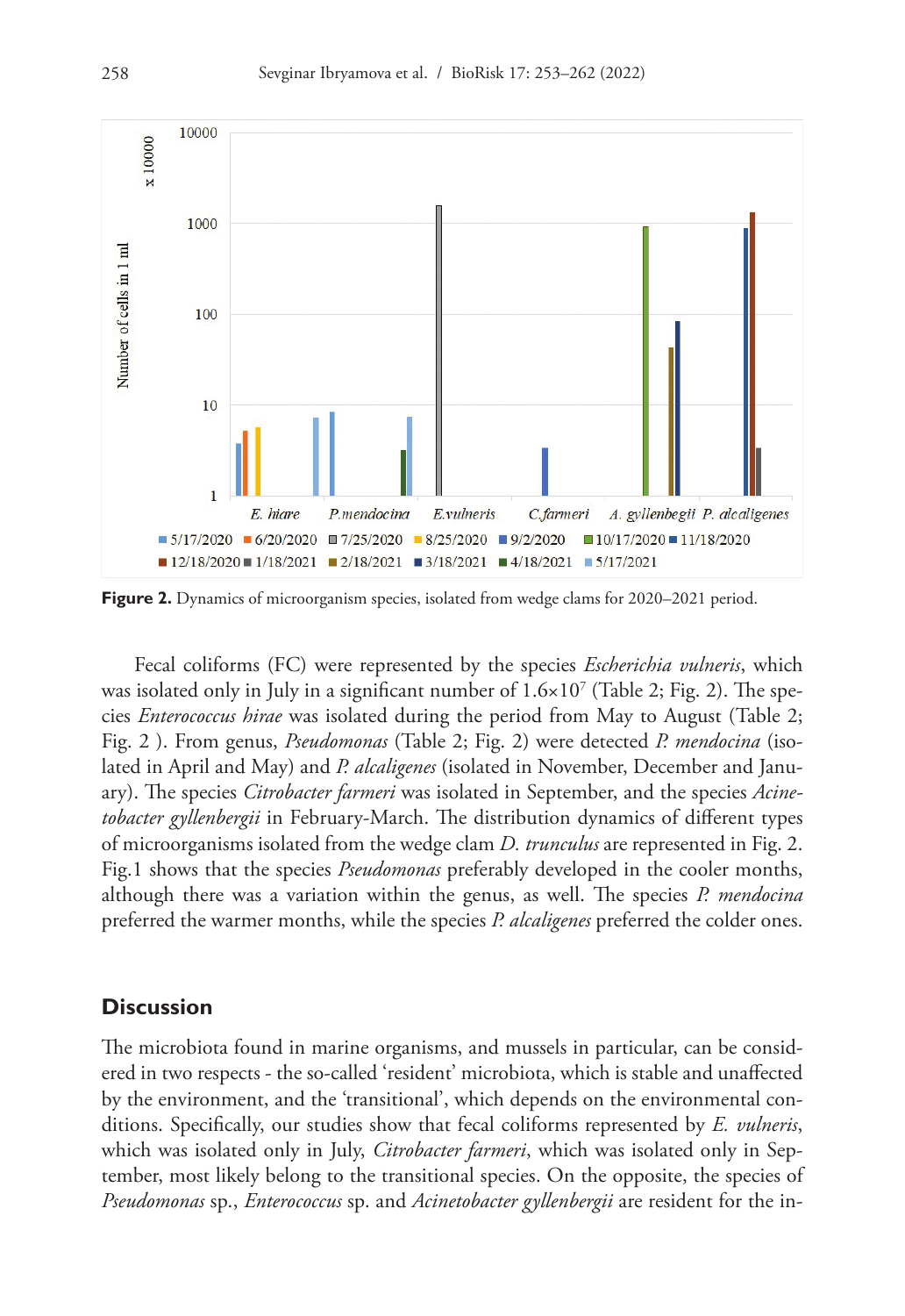vestigated mussels. Our results demonstrate an increase in the quantity of the coliforms in the region of Arkutino in July, when the quantity of the fecal coliforms is 190 times over the norms prescribed in Ordinance No. 4/20.10.2000 for the quality of fisheries water and the breeding of shellfish (the number of fecal coliforms in the inter-shell content should be less than 300 NVB). This can be harmful to human health following the consumption of mussels. Jorquera et al. (2001) suggested that the bivalve mollusks only present "transition" microbiota. In general, the resident microbiota performs various functions in mussels - it serves as food, a source of vitamins and growth factors, plays also a role in the defense mechanisms to prevent the colonization of bacterial pathogens or eliminate toxic substances (Prieur et al. 1990; Seguineau et al. 1996). On the other hand, the microbiota can also enter the mussels as a result of environmental pollution. According to data from the literature, many microorganisms belonging to different species – such as *Vibrio*, *Pseudomonas*, *Acinetobacter*, *Photobacterium*, *Moraxella*, *Aeromonas*, *Micrococcus*, and *Bacillus* (which are part of the bacterial population in the aquatic environment) may enter the mussels as a result of the diet by filtration. The first study analyzing the normal microbiota of a bivalve species was performed by Colwell and Liston (1960) with the Pacific oyster (*Crassostrea gigas*). The authors found a high proportion of Gram-negative bacteria (> 80%), with a predominance of the genera *Pseudomonas* and *Vibrio*, but also of *Flavobacterium* and *Achromobacter*. In general, the detected bacteria can be considered as typical psychrophilic marine bacteria, physiologically adapted to survive within the bivalve. In the literature, studies analyzing the diversity, distribution, and density of marine bacteria associated with bivalve mollusks are scarce. In fact, most studies have focused on characterizing bacteria with pathogenic potential for mollusks, or specifically for mussels. Thus, the genus *Vibrio* is widely studied, as it is known as one of the most important bacterial genera affecting the culture of bivalves. For example, *V. tapetis* has received special attention since it caused Brown Ring Disease (BRD), the bacterial etiology of which is described in adult clams. In addition, the disease caused by it is considered one of the main limiting factors for the culture of Manila clams (*Venerupis philippinarum*) (Europe Borrego et al. 1996), and was also detected in cultured clams in Korea (Park et al. 2006). Environmental parameters, such as variations in temperature and salinity, can affect the diversity of microorganisms and the environment as a physiological state of bivalves and its susceptibility to bacterial infections (Arias et al. 1999; Pujalte et al. 1999; Maugeri et al. 2000;Garnier et al. 2007). Evidence was found, that at lower water salinity BRD disease in mussels is much more severe (Reid et al. 2003). This assumption also correlates with our results. In the months of August, September, and October the lowest salinity of the seawater was reported in the region of Arkutino 11.2 ppt, which is also associated with the emergence of transitional species of *Citrobacter farmeri* and pathogenic coliforms (Table 2; Fig. 1). Romalde et al. (2012), found a wide variety of species of *Pseudomonas* sp, which make up about 52.8% of the microbiota in bivalves. These results completely correlate with the results obtained by us and are represented in Table 2. This fact shows that the genus *Pseudomonas* is one of the main groups of microbiota in mussels, although some seasonal variations can be observed, which are related to the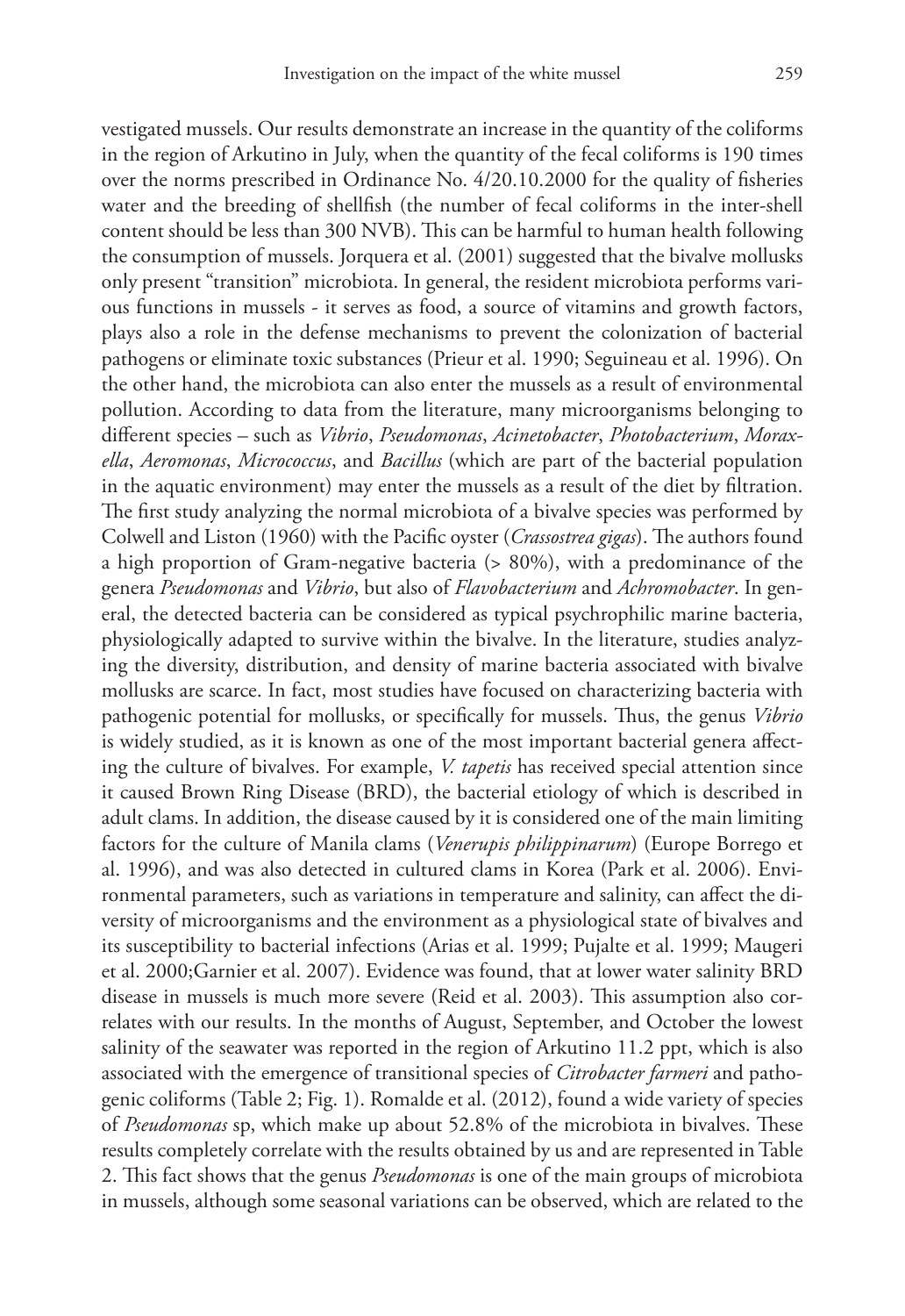physicochemical parameters of the environment - temperature, pH and salinity. Our results indicate the need for deeper research on the microbiota of mollusks and on the pathogenic potential of marine bacteria, using both culture-dependent and molecular methods. To our knowledge, these are the first data of cultivated bacterial species in mussels from the Black Sea.

## **Conclusion**

When studying the microbiota of populations of different species of bivalves, it is very important to know their sanitary status, as well as to determine the pathobiological basis of periodic outbreaks of diseases affecting these populations. Our results demonstrated the presence of bacterial species of genera *Pseudomonas*, *Enterococcus*, *Escherichia*, *Citrobacter*, and *Acinetobacer* in wedge clams *Donax trunculus* (Linnaeus, 1758). We found that the concentrations of *Escherichia vulneris* exceed 190 times the maximum available values according to Ordinance No. 4/20.10.2000. Inflated concentrations of coliforms in the summer attracted very special attention, indicating a seasonal worsening of the conditions of the seawater as a consequence of anthropogenic activity. We supposed that the pollution was very serious bearing in mind that the habitat of the wedge clams is in depth within the sand. The other important conclusion is the dominance of *Pseudomonas*, found in the mussels, which correspond to some seasonal variations related to the physicochemical parameters of the environment, such as temperature, pH and salinity. With the worldwide increase in bivalve consumption, we would like to point out the possibility of the emergence of new diseases due to the interaction between the pathogen, the host, and the environment.

## **Acknowledgements**

This study was financially supported by the National Research Fund of the Bulgarian Ministry of Education and Science (Grant- H31/6 KP-06-H31/6/10.12.19) and by Shumen University, Department of Biology (Grant 08-67 / 25.01.2021).

## **References**

- Arias CR, Macián MC, Aznar R, Garay E, Pujalte MJ (1999) Low incidence of Vibrio vulnificus among Vibrio isolates from sea water and shellfish of the western Mediterranean coast. Journal of Applied Microbiology 86(1): 125–134. [https://doi.org/10.1046/j.1365-](https://doi.org/10.1046/j.1365-2672.1999.00641.x) [2672.1999.00641.x](https://doi.org/10.1046/j.1365-2672.1999.00641.x)
- Borrego JJ, Castro D, Luque A, Paillard C, Maes P, García M, Ventosa A (1996) Vibrio tapetis sp. nov., the causative agent of the brown ring disease affecting cultured clams. Interna-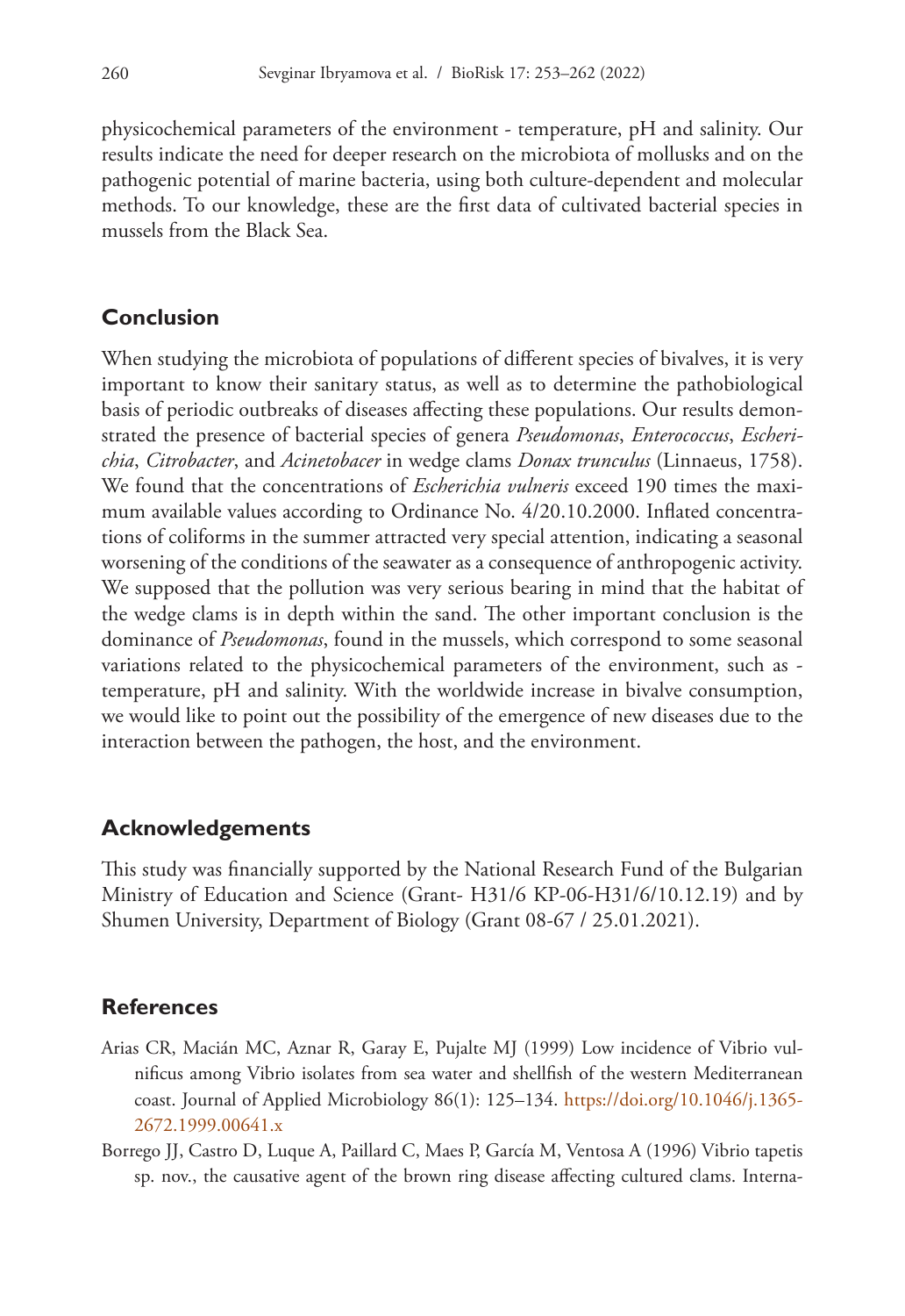tional Journal of Systematic and Evolutionary Microbiology 46(2): 480–484. [https://doi.](https://doi.org/10.1099/00207713-46-2-480) [org/10.1099/00207713-46-2-480](https://doi.org/10.1099/00207713-46-2-480)

- Colwell RR, Liston J (1960) Microbiology of shellfish. Bacteriological study of the Nova natural flora of Pacific oysters (*Crassostraea gigas*). Applied Microbiology 8(2): 104–109. [https://](https://doi.org/10.1128/am.8.2.104-109.1960) [doi.org/10.1128/am.8.2.104-109.1960](https://doi.org/10.1128/am.8.2.104-109.1960)
- Deval MC (2009) Growth and reproduction of the wedge clam (*Donax trunculus*) in the Sea of Marmara, Turkey. Journal of Applied Ichthyology 25(5): 551–558. [https://doi.](https://doi.org/10.1111/j.1439-0426.2009.01258.x) [org/10.1111/j.1439-0426.2009.01258.x](https://doi.org/10.1111/j.1439-0426.2009.01258.x)
- Duquesne S, Liess M, Bird DJ (2004) Sub-lethal effects of metal exposure: Physiological and behavioral responses of the estuarine bivalve Macoma balthica. Marine Environmental Research 58(2–5): 245–250. <https://doi.org/10.1016/j.marenvres.2004.03.066>
- FAO The State of World Fisheries and Aquaculture (2016) Contributing to Food Security and Nutrition for All. Rome, 220 pp. <http://www.fao.org/3/a-i5555e/pdf>
- Fernández-Pérez J, Froufe E, Nantón A, Gaspar MB, Méndez J (2017) Genetic diversity and population genetic analysis of Donax vittatus (Mollusca: Bivalvia) and phylogeny of the genus with mitochondrial and nuclear markers. Estuarine, Coastal and Shelf Science 197: 126–135.<https://doi.org/10.1016/j.ecss.2017.08.032>
- Garnier M, Labreuche Y, García C, Robert M, Nicolas JL (2007) Evidence for the involvement of pathogenic bacteria in summer mortalities of the Pacific oyster *Crassostrea gigas*. Microbial Ecology 53(2): 187–196. <https://doi.org/10.1007/s00248-006-9061-9>
- Gaspar MB, Chı'charo LM, Vasconcelos P, Garcia A, Santos AR, Monteiro CC (2002) Depth segregation phenomenon in *Donax trunculus* (Bivalvia: Donacidae) populations of the Algarve coast (southern Portugal). Scientia Marina 66(2): 111–121. [https://doi.org/10.3989/](https://doi.org/10.3989/scimar.2002.66n2111) [scimar.2002.66n2111](https://doi.org/10.3989/scimar.2002.66n2111)
- Ignatova-Ivanova Ts, Ibrjmova S, Stanachkova E, Ivanov R (2018) Microbiological characteristic of microflora of (Mytilus galloprovincialis Lam.) in The Bulgarian Black Sea aquatory. Research Journal of Pharmaceutical, Biological and Chemical Sciences 9(1): 199–205. [https://www.rjpbcs.com/pdf/2018\\_9\(1\)/\[29\].pdf](https://www.rjpbcs.com/pdf/2018_9(1)/%5B29%5D.pdf)
- Jorquera MA, Silva FR, Riquelme CE (2001) Bacteria in the culture of the scallop Argopecten purpuratus (Lamarck, 1819). Aquaculture International 9(4): 285–303. [https://doi.](https://doi.org/10.1023/A:1020449324456) [org/10.1023/A:1020449324456](https://doi.org/10.1023/A:1020449324456)
- Maffei M, Vernocchi P, Lanciotti R, Guerzoni ME, Belletti N, Gardini F (2009) Depuration of Striped Venus Clam (*Chamelea gallina* L.): Effects on Microorganisms. Sand Content. and Mortality. Journal of Food Science 74(1): M1–M7. [https://doi.org/10.1111/j.1750-](https://doi.org/10.1111/j.1750-3841.2008.00971.x) [3841.2008.00971.x](https://doi.org/10.1111/j.1750-3841.2008.00971.x)
- Maugeri TL, Caccamo D, Gugliandolo C (2000) Potentially pathogenic vibrios in brackish waters and mussels. Journal of Applied Microbiology 89(2): 261–266. [https://doi.](https://doi.org/10.1046/j.1365%E2%80%932672.2000.01096.x) [org/10.1046/j.1365–2672.2000.01096.x](https://doi.org/10.1046/j.1365%E2%80%932672.2000.01096.x)
- Park KI, Paillard C, Le Chevalier P, Choi KS (2006) Report on the occurrence of brown ring disease (BRD) in Manila clam, Ruditapes philippinarum, on the west coast of Korea. Aquaculture (Amsterdam, Netherlands) 200(1–4): 610–613. [https://doi.org/10.1016/j.](https://doi.org/10.1016/j.aquaculture.2005.12.011) [aquaculture.2005.12.011](https://doi.org/10.1016/j.aquaculture.2005.12.011)